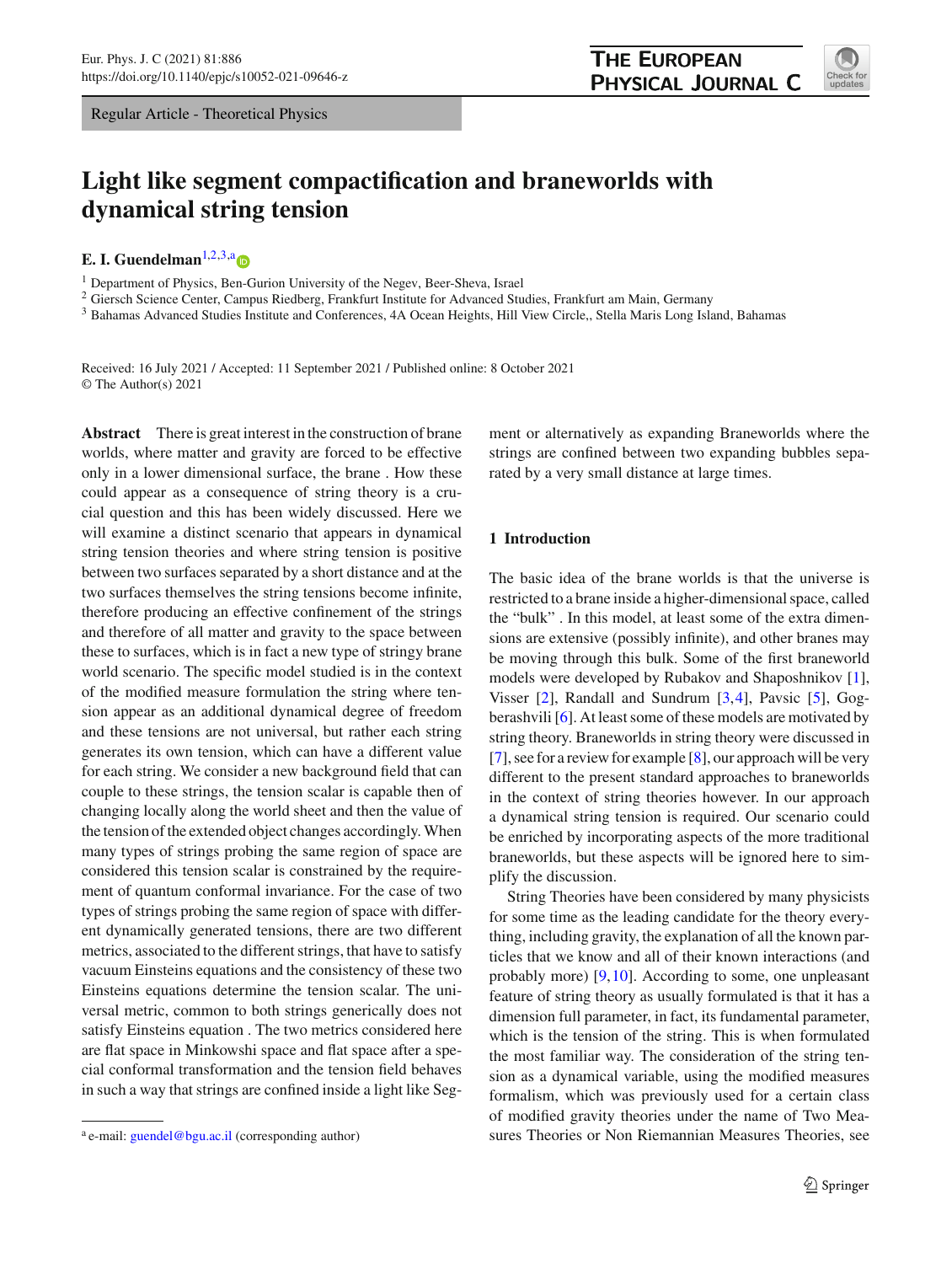for example  $[11-18]$  $[11-18]$ . In the contex of this paper, it is also interesting to mention that the modified measure approach has also been used to construct braneworld scenarios [\[19](#page-8-12)]

When applying these principles to string theory, this leads to the modified measure approach to string theory, where rather than to put the string tension by hand it appears dynamically.

This approach has been studied in various previous works [\[21](#page-8-13)[–28](#page-8-14)]. See also the treatment by Townsend and collaborators for dynamical string tension [\[30](#page-8-15),[31\]](#page-8-16).

In our most recent papers on the subject [\[28\]](#page-8-14), we have also introduced the tension scalar, which is an additional background fields that can be introduced into the theory for the bosonic case (and expected to be well defined for all types of superstrings as well) that changes the value of the tension of the extended object along its world sheet, we call this the tension scalar for obvious reasons. Before studying issues that are very special of this paper we review some of the material contained in previous papers, first present the string theory with a modified measure and containing also gauge fields that like in the world sheet, the integration of the equation of motion of these gauge fields gives rise to a dynamically generated string tension, this string tension may differ from one string to the other.

Then we consider the coupling of gauge fields in the string world sheet to currents in this world sheet, as a consequence this coupling induces variations of the tension along the world sheet of the string. Then we consider a bulk scalar and how this scalar naturally can induce this world sheet current that couples to the internal gauge fields. The integration of the equation of motion of the internal gauge field lead to the remarkably simple equation that the local value of the tension along the string is given by  $T = e\phi + T_i$ , where *e* is a coupling constant that defines the coupling of the bulk scalar to the world sheet gauge fields and  $T_i$  is an integration constant which can be different for each string in the universe.

Then each string is considered as an independent system that can be quantized. We take into account the string generation by introducing the tension as a function of the scalar field as a factor inside a Polyakov type action with such string tension, then the metric and the factor  $g\phi + T_i$  enter together in this effective action, so if there was just one string the factor could be incorporated into the metric and the condition of world sheet conformal invariance will not say very much about the scalar  $\phi$ , but if many strings are probing the same regions of space time, then considering a background metric  $g_{\mu\nu}$ , for each string the string dependent metric  $(\phi + T_i)g_{\mu\nu}$ appears and in the absence of othe background fields, like dilaton and antisymmetric tensor fields, Einsteins equations apply for each of the metrics  $(\phi + T_i)g_{\mu\nu}$ , considering two types of strings with different tensions. We call  $g_{\mu\nu}$  the universal metric, which in fact does not necessarily satisfy Einsteins equations.

In the case of the flat space for the string associated metrics, in the Milne representation, for the case of two types of string tensions, we study the case where the two types of strings have positive string tensions, as opposed to our previous work [\[28](#page-8-14)] where we found solutions with both positive and negative string tensions. At the early universe the negative string tension strings tensions are large in magnitude, but approach zero in the late universe and the positive string tensions appear for the late universe with their tension approaching a constant value at the late universe. These solutions are absolutely singularity free.

In contrast, we have studied also [\[29\]](#page-8-17) the case of very different solutions and where both type of strings have positive tensions, then these are singular, they cannot be continued before a certain time (that corresponded to a bounce in our previous work [\[28](#page-8-14)]). Here, at the origin of time, the string tensions of both types of strings approach plus infinity, so this opens the possibility of having no Hagedorn temperature in the early universe and latter on in the history of the universe as well for this type of string cosmology scenario. Also the tensions can become infinity at a certain location in the warped coordinate in a warped scenario.

Here we will study a situation where we consider the metrics  $(\phi + T_i)g_{\mu\nu}$ , considering two types of strings tensions. The two metrics will again satisfy Einsteins equations and the two metrics will represent Minkowski space and Minkowski space after a special conformal transformation. In this case, the location where the two types of strings acquire an infinite tension is given bu two surfaces. If the vector that defines the special conformal transformation is light like, these two surface are plane, parallel to each other and both move with the speed of light. If the vector is time like of space like the two surfaces are spherical and expanding and the distance between them approaches zero at large times (positive or negative) . In both cases this represents a genuine brane world scenario.

### **2 The modified measure theory string theory**

The standard world sheet string sigma-model action using a world sheet metric is [\[32](#page-8-18)[–34](#page-8-19)]

<span id="page-1-0"></span>
$$
S_{sigma-model} = -T \int d^2 \sigma \frac{1}{2} \sqrt{-\gamma} \gamma^{ab} \partial_a X^\mu \partial_b X^\nu g_{\mu\nu}.
$$
 (1)

Here  $\gamma^{ab}$  is the intrinsic Riemannian metric on the 2dimensional string worldsheet and  $\gamma = det(\gamma_{ab})$ ;  $g_{\mu\nu}$ denotes the Riemannian metric on the embedding spacetime. *T* is a string tension, a dimension full scale introduced into the theory by hand.

Now instead of using the measure  $\sqrt{-\gamma}$ , on the 2dimensional world-sheet, in the framework of this theory two additional worldsheet scalar fields  $\varphi^i$  (*i* = 1, 2) are con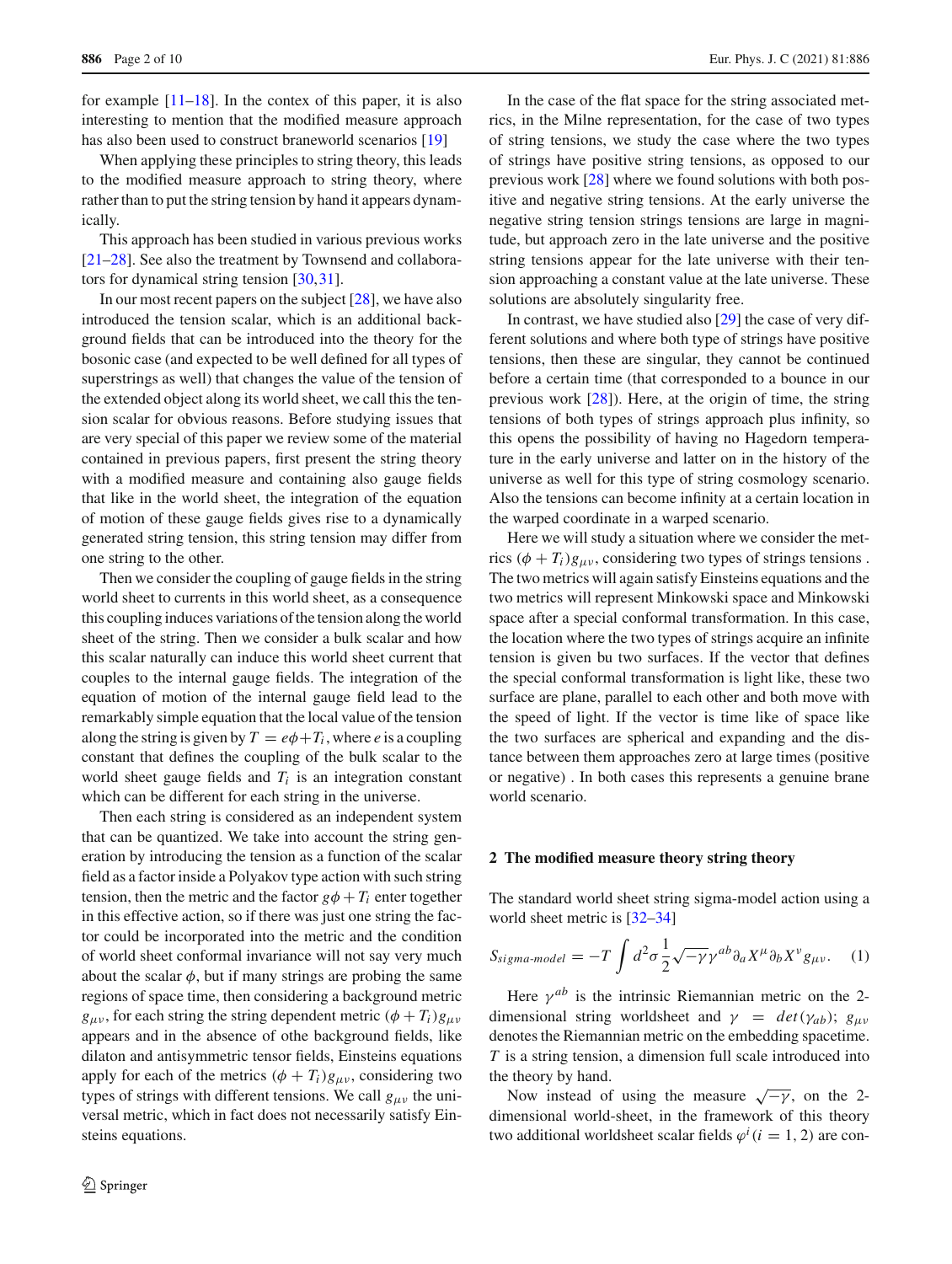sidered. A new measure density is introduced:

$$
\Phi(\varphi) = \frac{1}{2} \epsilon_{ij} \epsilon^{ab} \partial_a \varphi^i \partial_b \varphi^j.
$$
 (2)

There are no limitations on employing any other measure of integration different than  $\sqrt{-\gamma}$ . The only restriction is that it must be a density under arbitrary diffeomorphisms (reparametrizations) on the underlying spacetime manifold. The modified-measure theory is an example of such a theory.

Then the modified bosonic string action is (as formulated first in [\[21\]](#page-8-13) and latter discussed and generalized also in [\[22\]](#page-8-20))

<span id="page-2-0"></span>
$$
S = -\int d^2\sigma \Phi(\varphi) (\frac{1}{2} \gamma^{ab} \partial_a X^\mu \partial_b X^\nu g_{\mu\nu} - \frac{\epsilon^{ab}}{2\sqrt{-\gamma}} F_{ab}(A)),
$$
\n(3)

where  $F_{ab}$  is the field-strength of an auxiliary Abelian gauge field  $A_a$ :  $F_{ab} = \partial_a A_b - \partial_b A_a$ .

It is important to notice that the action  $(3)$  is invariant under conformal transformations of the internal metric combined with a diffeomorphism of the measure fields,

$$
\gamma_{ab} \to J\gamma_{ab},\tag{4}
$$

$$
\varphi^i \to \varphi^{'i} = \varphi^{'i}(\varphi^i)
$$
\n(5)

such that

$$
\Phi \to \Phi' = J\Phi \tag{6}
$$

Here *J* is the jacobian of the diffeomorphim in the internal measure fields which can be an arbitrary function of the world sheet space time coordinates, so this can called indeed a local conformal symmetry.

To check that the new action is consistent with the sigmamodel one, let us derive the equations of motion of the action  $(3).$  $(3).$ 

The variation with respect to  $\varphi^i$  leads to the following equations of motion:

$$
\epsilon^{ab}\partial_b\varphi^i\partial_a\left(\gamma^{cd}\partial_cX^\mu\partial_dX^\nu g_{\mu\nu}-\frac{\epsilon^{cd}}{\sqrt{-\gamma}}F_{cd}\right)=0.\tag{7}
$$

since  $det(e^{ab}\partial_b\varphi^i) = \Phi$ , assuming a non degenerate case  $(\Phi \neq 0)$ , we obtain,

<span id="page-2-2"></span>
$$
\gamma^{cd} \partial_c X^\mu \partial_d X^\nu g_{\mu\nu} - \frac{\epsilon^{cd}}{\sqrt{-\gamma}} F_{cd} = M = const.
$$
 (8)

The equations of motion with respect to  $\gamma^{ab}$  are

<span id="page-2-1"></span>
$$
T_{ab} = \partial_a X^\mu \partial_b X^\nu g_{\mu\nu} - \frac{1}{2} \gamma_{ab} \frac{\epsilon^{cd}}{\sqrt{-\gamma}} F_{cd} = 0. \tag{9}
$$

One can see that these equations are the same as in the sigma-model formulation . Taking the trace of [\(9\)](#page-2-1) we get that *M* = 0. By solving  $\frac{\epsilon^{cd}}{\sqrt{-\gamma}} F_{cd}$  from [\(8\)](#page-2-2) (with *M* = 0) we obtain the standard string eqs.

The emergence of the string tension is obtained by varying the action with respect to *Aa*:

$$
\epsilon^{ab}\partial_b\left(\frac{\Phi(\varphi)}{\sqrt{-\gamma}}\right) = 0. \tag{10}
$$

Then by integrating and comparing it with the standard action it is seen that

$$
\frac{\Phi(\varphi)}{\sqrt{-\gamma}} = T.
$$
\n(11)

That is how the string tension *T* is derived as a world sheet constant of integration opposite to the standard equation [\(1\)](#page-1-0) where the tension is put ad hoc. Let us stress that the modified measure string theory action does not have any ad hoc fundamental scale parameters. associated with it. This can be generalized to incorporate super symmetry, see for example [\[22](#page-8-20)[–25\]](#page-8-21). For other mechanisms for dynamical string tension generation from added string world sheet fields, see for example [\[30](#page-8-15),[31\]](#page-8-16). However the fact that this string tension generation is a world sheet effect and not a universal uniform string tension generation effect for all strings has not been sufficiently emphasized before.

Notice that Each String in its own world sheet determines its own tension. Therefore the tension is not universal for all strings.

## **3 Introducing background fields including a new background field, the tension field**

Schwinger [\[35](#page-8-22)] had an important insight and understood that all the information concerning a field theory can be studied by understanding how it reacts to sources of different types.

This has been discussed in the text book by Polchinski for example [\[38](#page-8-23)[–40\]](#page-8-24) . Then the target space metric and other external fields acquire dynamics which is enforced by the requirement of zero beta functions.

However, in addition to the traditional background fields usually considered in conventional string theory, one may consider as well an additional scalar field that induces currents in the string world sheet and since the current couples to the world sheet gauge fields, this produces a dynamical tension controlled by the external scalar field as shown at the classical level in  $[36]$ . In the next two sections we will study how this comes about in two steps, first we introduce world sheet currents that couple to the internal gauge fields in Strings and Branes and second we define a coupling to an external scalar field by defining a world sheet currents that couple to the internal gauge fields in Strings that is induced by such external scalar field.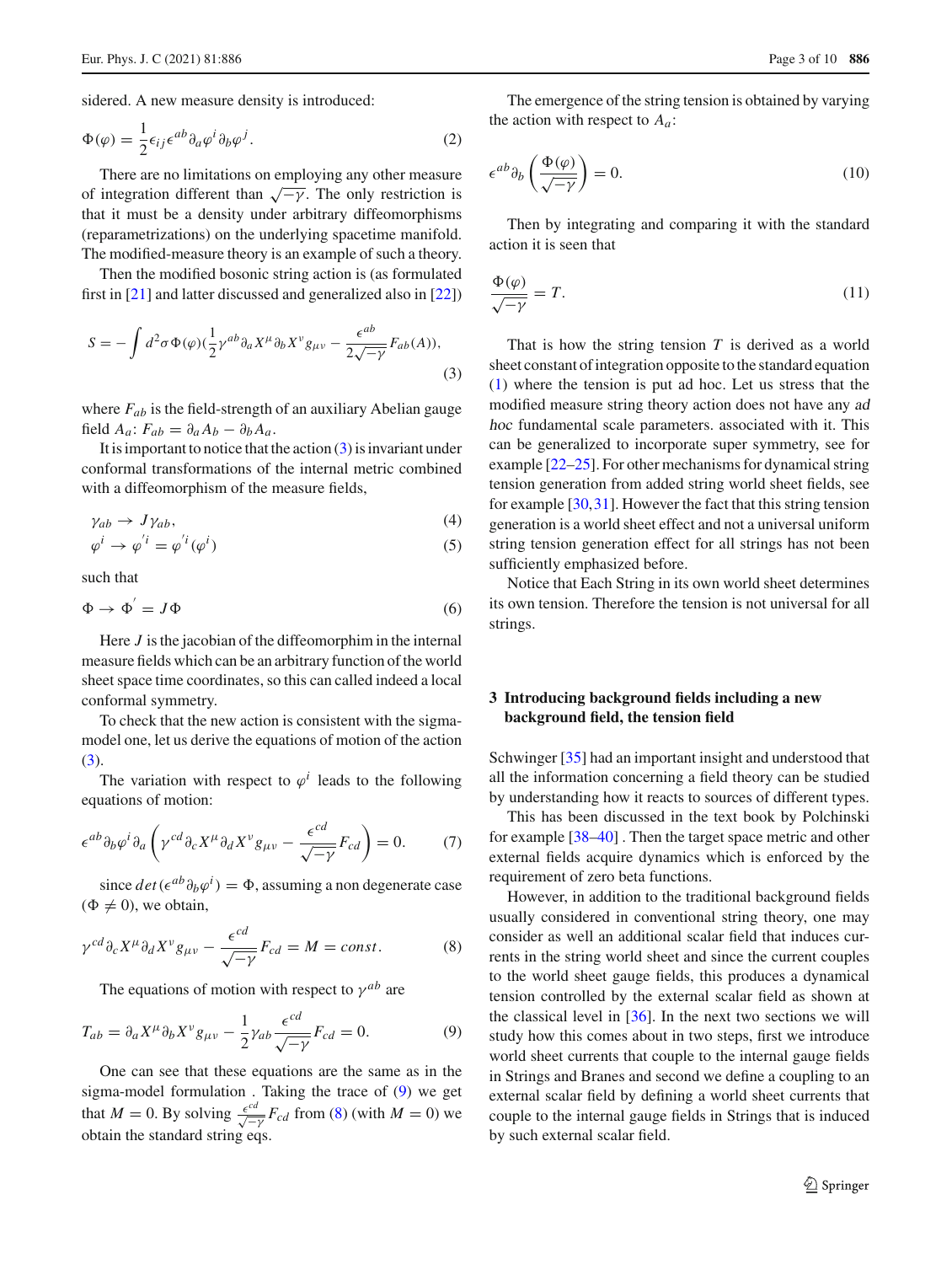3.1 Introducing world sheet currents that couple to the internal gauge fields

If to the action of the string we add a coupling to a world-sheet current  $j^a$ , i.e. a term

$$
S_{\text{current}} = \int d^2 \sigma A_a j^a,\tag{12}
$$

then the variation of the total action with respect to  $A_a$  gives

<span id="page-3-0"></span>
$$
\epsilon^{ab}\partial_a\left(\frac{\Phi}{\sqrt{-\gamma}}\right) = j^b.
$$
 (13)

We thus see indeed that, in this case, the dynamical character of the brane is crucial here.

3.2 How a world sheet current can naturally be induced by a bulk scalar field, the tension field

Suppose that we have an external scalar field  $\phi(x^{\mu})$  defined in the bulk. From this field we can define the induced conserved world-sheet current

$$
j^{b} = e \partial_{\mu} \phi \frac{\partial X^{\mu}}{\partial \sigma^{a}} \epsilon^{ab} \equiv e \partial_{a} \phi \epsilon^{ab}, \qquad (14)
$$

where *e* is some coupling constant. The interaction of this current with the world sheet gauge field is also invariant under local gauge transformations in the world sheet of the gauge fields  $A_a \rightarrow A_a + \partial_a \lambda$ .

For this case,  $(13)$  can be integrated to obtain

$$
T = \frac{\Phi}{\sqrt{-\gamma}} = e\phi + T_i,
$$
\n(15)

or equivalently

<span id="page-3-1"></span>
$$
\Phi = \sqrt{-\gamma} (e\phi + T_i),\tag{16}
$$

The constant of integration  $T_i$  may vary from one string to the other. Notice tha the interaction is metric independent since the internal gauge field does not transform under the the conformal transformations. This interaction does not therefore spoil the world sheet conformal transformation invariance in the case the field  $\phi$  does not transform under this transformation. One may interpret  $(16)$  as the result of integrating out classically (through integration of equations of motion) or quantum mechanically (by functional integration of the internal gauge field, respecting the boundary condition that characterizes the constant of integration  $T_i$  for a given string). Then replacing  $\Phi = \sqrt{-\gamma} (e\phi + T_i)$  back into the remaining terms in the action gives a correct effective action for each string. Each string is going to be quantized with each one having a different  $T_i$ . The consequences of an independent quantization of many strings with different  $T_i$  covering the same region of space time will be studied in the next section.

- 3.3 Consequences from world sheet quantum conformal invariance on the tension field, when several strings share the same region of space
- *3.3.1 The case where all all string tensions are the same, i.e.,*  $T_i = T_0$ *, and the appearance of a target space conformal invariance*

If all  $T_i = T_0$ , we just redefine our background field so that  $e\phi + T_0 \rightarrow e\phi$  and then in the effective action for all the strings the same combination  $e\phi g_{\mu\nu}$ , and only this combination will be determined by the requirement that the conformal invariance in the world sheet of all strings be preserved quantum mechanically, that is, that the beta function be zero. So in this case we will not be able to determine  $e\phi$  and  $g_{\mu\nu}$  separately, just the product  $e\phi g_{\mu\nu}$ , so the equation obtained from equating the beta function to zero will have the target space conformal invariance  $e\phi \rightarrow F(x)e\phi$ ,  $g_{\mu\nu} \rightarrow F(x)^{-1}g_{\mu\nu}$ .

That is, there is no independent dynamics for the Tension Field in this case. On the other hand, if there are at least two types of string tensions, that symmetry will not exist and there is the possibility of determining separately  $e\phi$  and  $g_{\mu\nu}$ as we will see in the next section.

## *3.3.2 The case of two different string tensions*

If we have a scalar field coupled to a string or a brane in the way described in the section above, i.e. through the current induced by the scalar field in the extended object, according to Eq.  $(16)$ , so we have two sources for the variability of the tension when going from one string to the other: one is the integration constant  $T_i$  which varies from string to string and the other the local value of the scalar field, which produces also variations of the tension even within the string or brane world sheet.

As we discussed in the previous section, we can incorporate the result of the tension as a function of scalar field  $\phi$ , given as  $e\phi + T_i$ , for a string with the constant of integration  $T_i$  by defining the action that produces the correct equations of motion for such string, adding also other background fields, the anti symmetric two index field  $A_{\mu\nu}$  that couples to  $\epsilon^{ab}\partial_a X^\mu \partial_b X^\nu$  and the dilaton field  $\varphi$  that couples to the topological density  $\sqrt{-\gamma}R$ 

$$
S_i = -\int d^2\sigma (e\phi + T_i) \frac{1}{2} \sqrt{-\gamma} \gamma^{ab} \partial_a X^\mu \partial_b X^\nu g_{\mu\nu} + \int d^2\sigma A_{\mu\nu} \epsilon^{ab} \partial_a X^\mu \partial_b X^\nu + \int d^2\sigma \sqrt{-\gamma} \varphi R.
$$
\n(17)

Notice that if we had just one string, or if all strings will have the same constant of integration  $T_i = T_0$ .

In any case, it is not our purpose here to do a full generic analysis of all possible background metrics, antisymmetric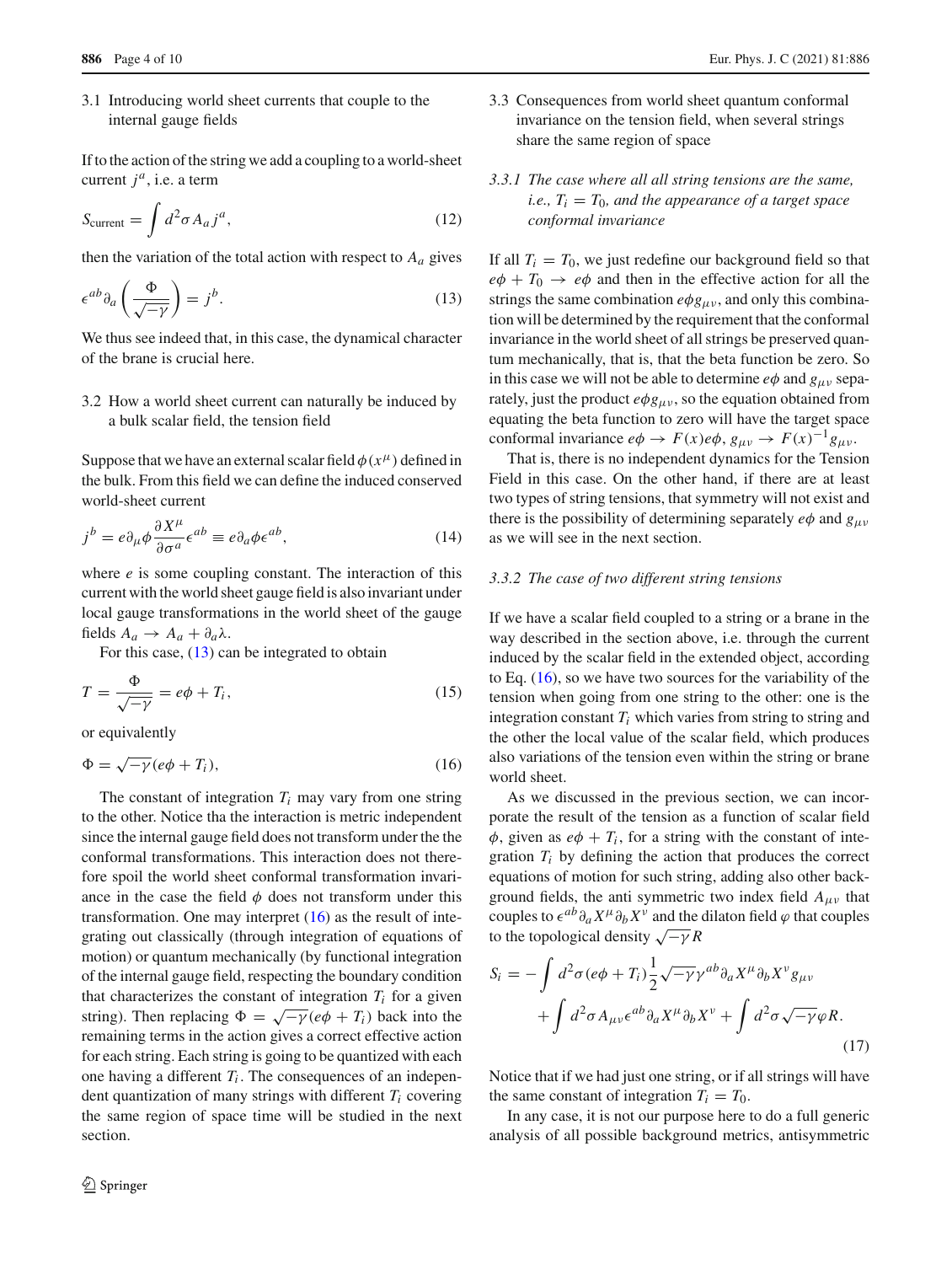two index tensor field and dilaton fields, instead, we will take cases where the dilaton field is a constant or zero, and the antisymmetric two index tensor field is pure gauge or zero, then the demand of conformal invariance for  $D = 26$ becomes the demand that all the metrics

<span id="page-4-0"></span>
$$
g_{\mu\nu}^i = (e\phi + T_i)g_{\mu\nu} \tag{18}
$$

will satisfy simultaneously the vacuum Einsteins equations, Notice that if we had just one string, or if all strings will have the same constant of integration  $T_i = T_0$ , then all the  $g^i_{\mu\nu}$  metrics are the same and then [\(18\)](#page-4-0) is just a single field redefinition and therefore there will be only one metric that will have to satisfy Einsteins equations, which of course will not impose a constraint on the tension field  $\phi$ .

The interesting case to consider is therefore many strings with different  $T_i$ , let us consider the simplest case of two strings, labeled 1 and 2 with  $T_1 \neq T_2$ , then we will have two Einsteins equations, for  $g_{\mu\nu}^1 = (e\phi + T_1)g_{\mu\nu}$  and for  $g_{\mu\nu}^2 = (e\phi + T_2)g_{\mu\nu}$ ,

$$
R_{\mu\nu}(g_{\alpha\beta}^1) = 0\tag{19}
$$

and, at the same time,

$$
R_{\mu\nu}(g_{\alpha\beta}^2) = 0\tag{20}
$$

These two simultaneous conditions above impose a constraint on the tension field  $\phi$ , because the metrics  $g_{\alpha\beta}^1$  and  $g_{\alpha\beta}^2$ are conformally related, but Einsteins equations are not conformally invariant, so the condition that Einsteins equations hold for both  $g_{\alpha\beta}^1$  and  $g_{\alpha\beta}^2$  is highly non trivial.

Let us consider the case that one of the metrics, say  $g_{\alpha\beta}^2$  is a Schwarzschild solution, either a 4 D Schwarzschild solution X a product flat of Torus compactified extra dimensions or just a 26 D Schwarzschild solution, in this case, it does not appear possible to have a conformally transformed  $g_{\alpha\beta}^2$ for anything else than in the case that the conformal factor that transforms the two metrics is a positive constant, let us call it  $\Omega^2$ , in that case  $g_{\alpha\beta}^1$  is a Schwarzschild solution of the same type, just with a different mass parameter and different sizes of extra dimensions if the compactified solution is considered. Similar consideration holds for the case the 2 metric is a Kasner solution,

Then in this case also, it does not appear possible to have a conformally transformed  $g_{\alpha\beta}^2$  for anything else than in the case that the conformal factor that transforms the two metrics is a constant, we will find other cases where the conformal factor will not be a constant, let us call then conformal factor  $\Omega^2$  in general, even when it is not a constant. One can also study metrics used to describe gravitational radiation, then again, multiplying by a constant both the background flat space and the perturbation gives us also a solution of vacuum Einsteins equations.

Then for these situations, we have,

$$
e\phi + T_1 = \Omega^2 (e\phi + T_2) \tag{21}
$$

which leads to a solution for *e*φ

$$
e\phi = \frac{\Omega^2 T_2 - T_1}{1 - \Omega^2}
$$
 (22)

which leads to the tensions of the different strings to be

$$
e\phi + T_1 = \frac{\Omega^2 (T_2 - T_1)}{1 - \Omega^2} \tag{23}
$$

and

$$
e\phi + T_2 = \frac{(T_2 - T_1)}{1 - \Omega^2} \tag{24}
$$

Both tensions can be taken as positive if  $T_2 - T_1$  is positive and  $\Omega^2$  is also positive and less than 1. It is important that we were forced to consider a multi metric situation. One must also realize that  $\Omega^2$  is physical, because both metrics live in the same spacetime, so even if  $\Omega^2$  is a constant, we are not allowed to perform a coordinate transformation, consisting for example of a rescaling of coordinates for one of the metrics and not do the same transformation for the other metric.

Other way to see that  $\Omega^2$  is physical consist of considering the scalar consisting of the ratio of the two measures  $\sqrt{-g^1}$ and  $\sqrt{-g^2}$  where  $g^1 = det(g^1_{\alpha\beta})$  and  $g^2 = det(g^2_{\alpha\beta})$ , and we find that the scalar  $\frac{\sqrt{-g^1}}{\sqrt{-g^1}}$  $\frac{\sqrt{-g^2}}{\sqrt{-g^2}} = \Omega^D$ , showing that  $\Omega$  is a coordinate invariant.

# *3.3.3 Flat space in Minkowski coordinates and flat space after a special conformal transformation*

Let us study now a case where  $\Omega^2$  is not a constant. For this we will consider two spaces related by a conformal transformation, which will be flat space in Minkowski coordonates and flat space after a special conformal transformation.

The flat space in Minkowskii coordinates is,

$$
ds_1^2 = \eta_{\alpha\beta} dx^{\alpha} dx^{\beta} \tag{25}
$$

where  $\eta_{\alpha\beta}$  is the standard Minkowski metric, with  $\eta_{00} =$ 1,  $\eta_{0i} = 0$  and  $\eta_{ij} = -\delta_{ij}$ . This is of course a solution of the vacuum Einsteins equations.

We now consider the conformally transformed metric

$$
ds_2^2 = \Omega(x)^2 \eta_{\alpha\beta} dx^{\alpha} dx^{\beta} \tag{26}
$$

which we also demand that will satisfy the *D* dimensional vacuum Einsteins equations.

Let us use the known transformation law of the Ricci tensor under a conformal transformation applied to  $g_{\alpha\beta}^1 = \eta_{\alpha\beta}$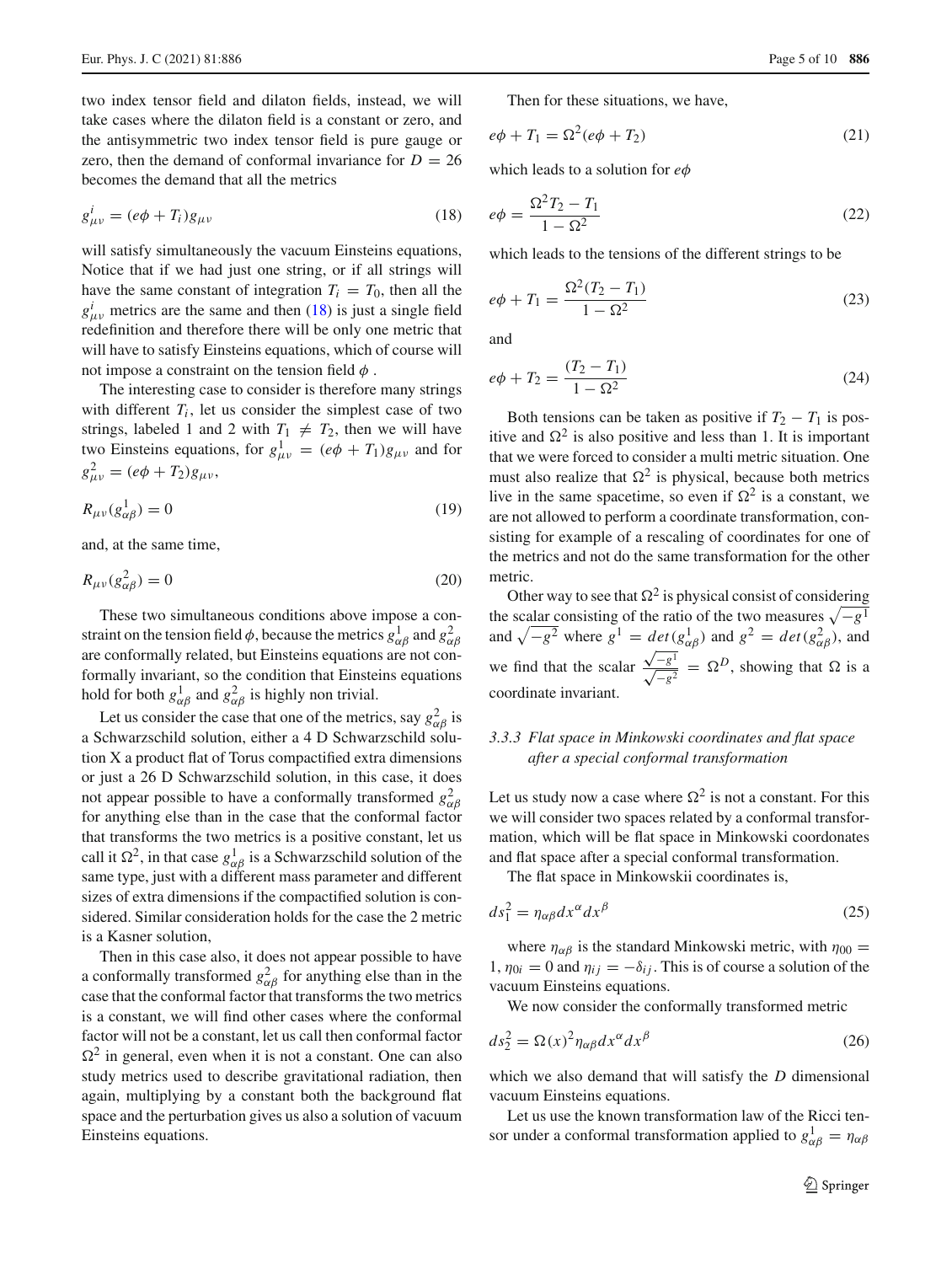and  $g_{\alpha\beta}^2 = \Omega(x)^2 \eta_{\alpha\beta}$ , defining  $\Omega(x) = \theta^{-1}$ , we obtain  $R_{\alpha\beta}^2 = R_{\alpha\beta}^1 + (D-2)\nabla_\alpha\nabla_\beta(\ln\theta) + \eta_{\alpha\beta}\eta^{\mu\nu}\nabla_\mu\nabla_\nu(\ln\theta)$  $+(D-2)\nabla_{\alpha}(ln\theta)\nabla_{\beta}(ln\theta)$  $-(D-2)\eta_{\alpha\beta}\eta^{\mu\nu}\nabla_{\mu}(ln\theta)\nabla_{\nu}(ln\theta)$  (27)

Since  $g_{\alpha\beta}^1 = \eta_{\alpha\beta}$ , we obtain that  $R_{\alpha\beta}^1 = 0$ , also the covariant derivative above are covariant derivatives with respect to the metric  $g_{\alpha\beta}^1 = \eta_{\alpha\beta}$ , so they are just ordinary derivatives. Taking this into account, after a bit of algebra we get that,

<span id="page-5-0"></span>
$$
R_{\alpha\beta}^2 = (D-2)\frac{\partial_{\alpha}\partial_{\beta}\theta}{\theta} + \eta_{\alpha\beta}\eta^{\mu\nu}\left(\frac{\partial_{\mu}\partial_{\nu}\theta}{\theta} - \frac{\partial_{\mu}\theta\partial_{\nu}\theta}{\theta^2}\right)
$$

$$
-(D-2)\eta_{\alpha\beta}\eta^{\mu\nu}\frac{\partial_{\mu}\theta\partial_{\nu}\theta}{\theta^2} = 0
$$
(28)

by contracting [\(28\)](#page-5-0) we obtain a relation between  $\eta^{\mu\nu} \frac{\partial_{\mu}\partial_{\nu}\theta}{\partial \theta}$ and  $\eta^{\mu\nu}\partial_{\mu}\theta\partial_{\nu}\theta/\theta^2$ 

<span id="page-5-1"></span>
$$
2\eta^{\mu\nu}\frac{\partial_{\mu}\partial_{\nu}\theta}{\theta} = D\frac{\eta^{\mu\nu}\partial_{\mu}\theta\partial_{\nu}\theta}{\theta^2}
$$
 (29)

using [\(29\)](#page-5-1) to eliminate the nonlinear term  $\eta^{\mu\nu} \frac{\partial_{\mu}\theta \partial_{\nu}\theta}{\partial}$  in [\(28\)](#page-5-0) we obtain the remarkably simple linear relation,

<span id="page-5-2"></span>
$$
\partial_{\alpha}\partial_{\beta}\theta - \frac{1}{D}\eta_{\alpha\beta}\eta^{\mu\nu}\partial_{\mu}\partial_{\nu}\theta = 0
$$
\n(30)

So we now first find the most general solution of the linear equation  $(30)$ , which is,

$$
\theta = a_1 + a_2 K_{\mu} x^{\mu} + a_3 x^{\mu} x_{\mu}
$$
\n(31)

and then impose the non linear constraint [\(29\)](#page-5-1), which implies,

$$
a_1 = \frac{a_2^2 K_\mu K^\mu}{4a_3} \tag{32}
$$

we further demand that  $\theta(x^{\mu} = 0) = 1$ , so that,

$$
\theta = 1 + a_2 K_{\mu} x^{\mu} + \frac{a_2^2 K_{\mu} K^{\mu}}{4} x^{\mu} x_{\mu}
$$
\n(33)

This coincides with the results of Culetu  $[41]$  $[41]$  for  $D = 4$ and to identify this result with the result of a special conformal transformation, see discussions in [\[42](#page-9-0)[,43](#page-9-1)], to connect to standard notation we identify  $a_2K_\mu = 2a_\mu$ , so that

$$
\theta = 1 + 2a_{\mu}x^{\mu} + a^2x^2 \tag{34}
$$

where  $a^2 = a^{\mu}a_{\mu}$  and  $x^2 = x^{\mu}x_{\mu}$ .

In this case, this conformal factor coincides with that obtained from the special conformal transformation

$$
x^{\mu} = \frac{(x^{\mu} + a^{\mu}x^2)}{(1 + 2a_{\nu}x^{\nu} + a^2x^2)}
$$
(35)

As discussed by Zumino [\[43](#page-9-1)] the finite special conformal transformation mixes up in a complicated way the topology of space time, so it is not useful to interpret the finite special conformal transformations as mapping of spacetimes.

In summary, we have two solutions for the Einsteins equations,  $g_{\alpha\beta}^1 = \eta_{\alpha\beta}$  and

$$
g_{\alpha\beta}^2 = \Omega^2 \eta_{\alpha\beta} = \theta^{-2} \eta_{\alpha\beta} = \frac{1}{(1 + 2a_\mu x^\mu + a^2 x^2)^2} \eta_{\alpha\beta} \tag{36}
$$

We can then study the evolution of the tensions using  $\Omega^2 = \theta^{-2} = \frac{1}{(1+2a_\mu x^\mu + a^2 x^2)^2}$ . We will consider two different cases: (1)  $a^2 = 0$ , (2)  $a^2 \neq 0$ 

## *3.3.4 Light like segment compactification*

Here we consider the case  $a^2 = 0$ , and let us consider  $a^{\mu} =$  $(A, A, 0, \ldots, 0)$ . Then

<span id="page-5-3"></span>
$$
\Omega^2 = \frac{1}{(1 + 2a_\mu x^\mu)^2} = \frac{1}{(1 + 2A(t - x))^2}
$$
(37)

From this, let is calculate the tensions of the two sting types and see that they will be constrained to be inside a segment that moves with the speed of light. At the boundaries of those segments the string tensions become infinity, so the strings cannot escape this segment.

Equation [37](#page-5-3) leads to the tensions of the different strings to be

<span id="page-5-4"></span>
$$
e\phi + T_1 = \frac{\Omega^2 (T_2 - T_1)}{1 - \Omega^2} = \frac{(T_2 - T_1)(1 + 2A(t - x))^2}{4A(t - x)(1 + A(t - x))}
$$
(38)

and

$$
e\phi + T_2 = \frac{(T_2 - T_1)}{1 - \Omega^2} = \frac{(T_2 - T_1)}{4A(t - x)(1 + A(t - x))}
$$
(39)

Let us take  $T_2 - T_1$  positive, A negative, so we see that both tensions above go to positive infinity when  $t - x$  goes to zero from negative values . Also both tensions above go to positive infinity when  $t - x$  goes to the value  $-1/A$  from above. That means that the strings are confined to the moving segment where  $t - x$  is inside the segment  $(-1/A, 0)$ . We call this phenomenon light like segment compactification. light like extra dimensions have been considered by Searight [\[44](#page-9-2)] and Braneworlds via Lightlike Branes was considered in [\[49](#page-9-3)] for example.

To complete the discussion of the Light Like Segment Compactification, we present the universal metric. From the relation  $g_{\mu\nu}^1 = (e\phi + T_1)g_{\mu\nu}$  and the solution for  $(e\phi + T_1)$ from [38,](#page-5-4) we obtain

$$
g_{\mu\nu} = \frac{1}{(e\phi + T_1)} g_{\mu\nu}^1 = \frac{4A(t - x)(1 + A(t - x))}{(T_2 - T_1)(1 + 2A(t - x))^2} \eta_{\mu\nu} \tag{40}
$$

showing this metric goes through zero changes sign at the boundaries of the segment. By considering the strings confined to the segment we avoid this pathology, this provides another way to justify that we must have a light like segment compactication. In the next section we will see how thick,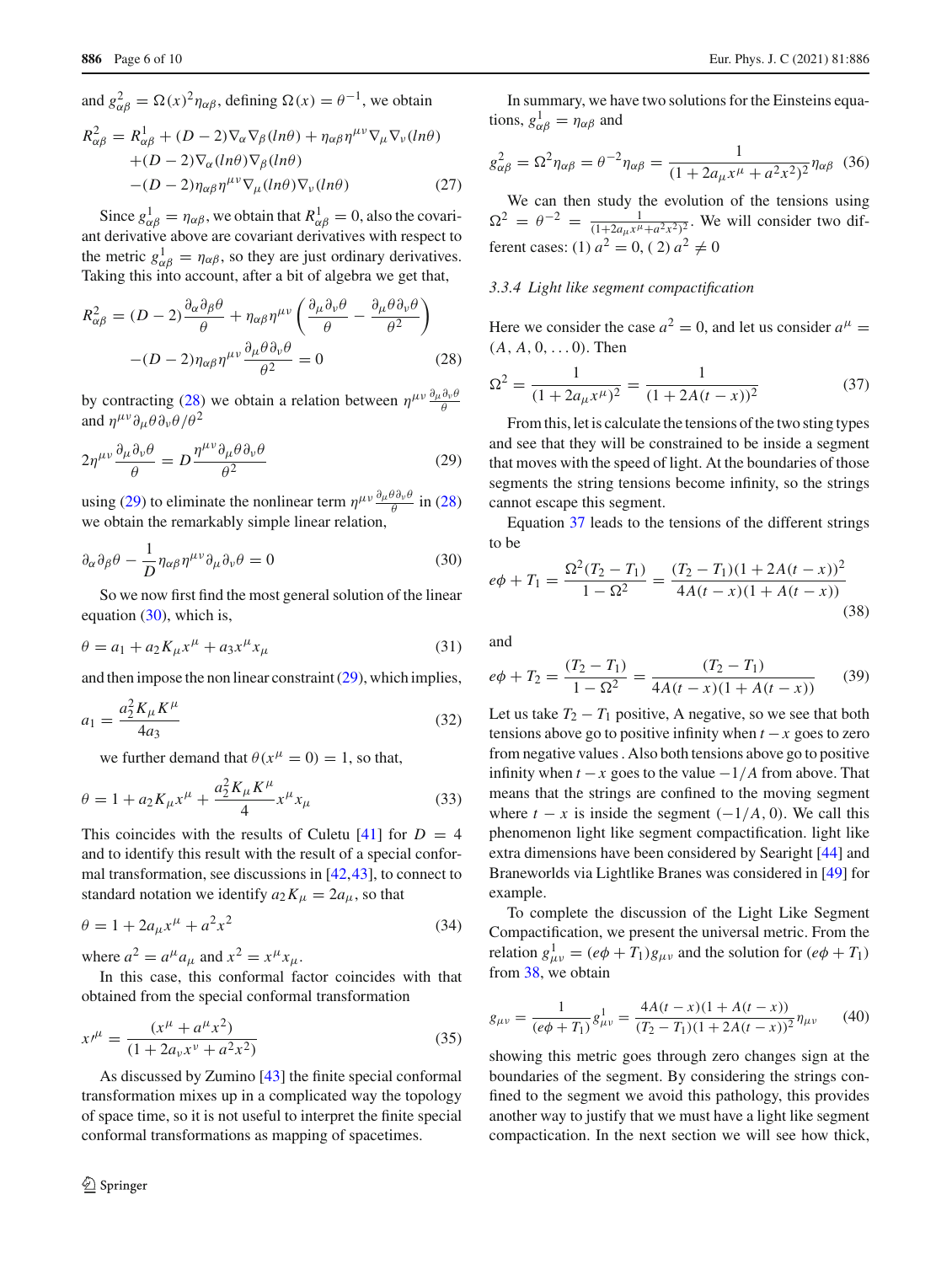expanding at sub luminal velocities braneworld scenarios are obtained from Dynamical String Tension Theories.

### *3.3.5 Braneworlds in dynamical string tension theories*

We now consider the case when  $a^{\mu}$  is not light like and we will find that for  $a^2 \neq 0$ , irrespective of sign, i.e. irrespective of whether  $a^{\mu}$  is space like or time like, we will have thick Braneworlds where strings can be constrained between two concentric spherically symmetric bouncing higher dimensional spheres and where the distance between these two concentric spherically symmetric bouncing higher dimensional spheres approaches zero at large times. The string tensions of the strings one and two are given by

<span id="page-6-0"></span>
$$
e\phi + T_1 = \frac{(T_2 - T_1)(1 + 2a_\mu x^\mu + a^2 x^2)^2}{(1 + 2a_\mu x^\mu + a^2 x^2)^2 - 1}
$$

$$
= \frac{(T_2 - T_1)(1 + 2a_\mu x^\mu + a^2 x^2)^2}{(2a_\mu x^\mu + a^2 x^2)(2 + 2a_\mu x^\mu + a^2 x^2)}
$$
(41)
$$
\frac{(T_2 - T_1)}{(T_2 - T_1)}
$$

$$
e\phi + T_2 = \frac{(T_2 - T_1)}{(1 + 2a_\mu x^\mu + a^2 x^2)^2 - 1}
$$
  
= 
$$
\frac{(T_2 - T_1)}{(2a_\mu x^\mu + a^2 x^2)(2 + 2a_\mu x^\mu + a^2 x^2)}
$$
(42)

Then, the locations where the string tensions go to infinity are determined by the conditions

<span id="page-6-1"></span>
$$
2a_{\mu}x^{\mu} + a^2x^2 = 0
$$
\n(43)

or

<span id="page-6-2"></span>
$$
2 + 2a_{\mu}x^{\mu} + a^2x^2 = 0
$$
\n(44)

Let us start by considering the case where  $a^{\mu}$  is time like, then without loosing generality we can take  $a^{\mu} = (A, 0, 0, ..., 0)$ . In this case the denominator in  $(41)$ ,  $(42)$  is

<span id="page-6-4"></span>
$$
(2a_{\mu}x^{\mu} + a^2x^2)(2 + 2a_{\mu}x^{\mu})
$$
  
+
$$
a^2x^2) = (2At + A^2(t^2 - x^2))(2 + 2At + A^2(t^2 - x^2))
$$
(45)

The condition  $(43)$  implies then that

<span id="page-6-5"></span>
$$
x_1^2 + x_2^2 + x_3^2 + \dots + x_{D-1}^2 - \left(t + \frac{1}{A}\right)^2 = -\frac{1}{A^2} \tag{46}
$$

while the other boundary of infinite string tension  $(44)$  is given by,

$$
x_1^2 + x_2^2 + x_3^2 \dots + x_{D-1}^2 - \left(t + \frac{1}{A}\right)^2 = \frac{1}{A^2} \tag{47}
$$

So we see that  $(50)$  represents an exterior boundary which has an bouncing motion with a minimum radius  $\frac{1}{A}$  at  $t = -\frac{1}{A}$ , The denominator [\(45\)](#page-6-4) is positive between these two bubbles. So for  $T_2 - T_1$  positive the tensions are positive and diverge at the boundaries defined above.

The internal boundary [\(46\)](#page-6-5) exists only for times *t* smaller than  $-\frac{2}{A}$  and bigger than 0, so in the time interval  $(-\frac{2}{A}, 0)$ there is no inner surface of infinite tension strings. This inner surface collapses to zero radius at  $t = -\frac{2}{A}$  and emerges again from zero radius at  $t = 0$ .

For large positive or negative times, the difference between the upper radius and the lower radius goes to zero as  $t \to \infty$ 

$$
\sqrt{\frac{1}{A^2} + \left(t + \frac{1}{A}\right)^2} - \sqrt{-\frac{1}{A^2} + \left(t + \frac{1}{A}\right)^2} \to \frac{1}{tA^2} \to 0 \quad (48)
$$

of course the same holds  $t \to -\infty$ . This means that for very large early or late times the segment where the strings would be confined (since they will avoid having infinite tension) will be very narrow and the resulting scenario will be that od a brane world for late or early times, while in the bouncing region the inner surface does not exist. Let us start by considering the case where  $a^{\mu}$  is space like, then without loosing generality we can take  $a^{\mu} = (0, A, 0, ..., 0)$ . In this case the denominator in  $(41)$ ,  $(42)$  is

<span id="page-6-7"></span>
$$
(2a_{\mu}x^{\mu} + a^2x^2)(2 + 2a_{\mu}x^{\mu} + a^2x^2)
$$
  
=  $(-2Ax^1 - A^2(t^2 - \mathbf{x}^2))((2 - 2Ax^1 - A^2(t^2 - \mathbf{x}^2))$  (49)

where  $\mathbf{x} = (x^1, x^2, \dots, x^{D-1})$  represents the spacial part of  $x^{\mu}$ , and  $\mathbf{x}^{2} = (x^{1})^{2} + (x^{2})^{2} + \cdots + (x^{D-1})^{2}$ . We now consider the case when  $a^{\mu}$  is space like, then without loosing generality we can take  $a^{\mu} = (0, A, 0, \dots, 0)$ . We then consider the first boundary where the string tensions approoach infinity according to [\(43\)](#page-6-1),

<span id="page-6-3"></span>
$$
-\left(x_1 - \frac{1}{A}\right)^2 - x_2^2 - x_3^2 \cdots - x_{D-1}^2 + t^2 = -\frac{1}{A^2} \tag{50}
$$

which describes a bouncing bubble with minimum radius  $\frac{1}{A}$ at  $t = 0$ .

The case [\(44\)](#page-6-2) gives

<span id="page-6-6"></span>
$$
-\left(x_1 - \frac{1}{A}\right)^2 - x_2^2 - x_3^2 \cdots - x_{D-1}^2 + t^2 = \frac{1}{A^2} \tag{51}
$$

[\(51\)](#page-6-6) is an internal boundary which exists only for times *t* smaller than  $-\frac{1}{A}$  and bigger than  $\frac{1}{A}$ . Between  $-\frac{1}{A}$  and  $\frac{1}{A}$ there is no inner surface of infinite tension strings. Between these two bubbles the two factors in eq. This inner surface collapses to zero radius at  $t = -\frac{1}{A}$  and emerges again from zero radius at  $t = -\frac{1}{A}$ . So the situation is very similar to that of the case where the vector  $a^{\mu}$  is time like, just that the roles of the cases  $\Omega = 1$  and  $\Omega = -1$  get exchanged. Between these two boundaries the two factors in the denominator [\(49\)](#page-6-7) are positive, while at the boundaries one or the other approach zero and the tensions diverge, so again for  $T_2 - T_1$  positive the tensions are positive and diverge at the boundaries.

Once again for large positive or negative times, the difference between the upper radius and the lower radius goes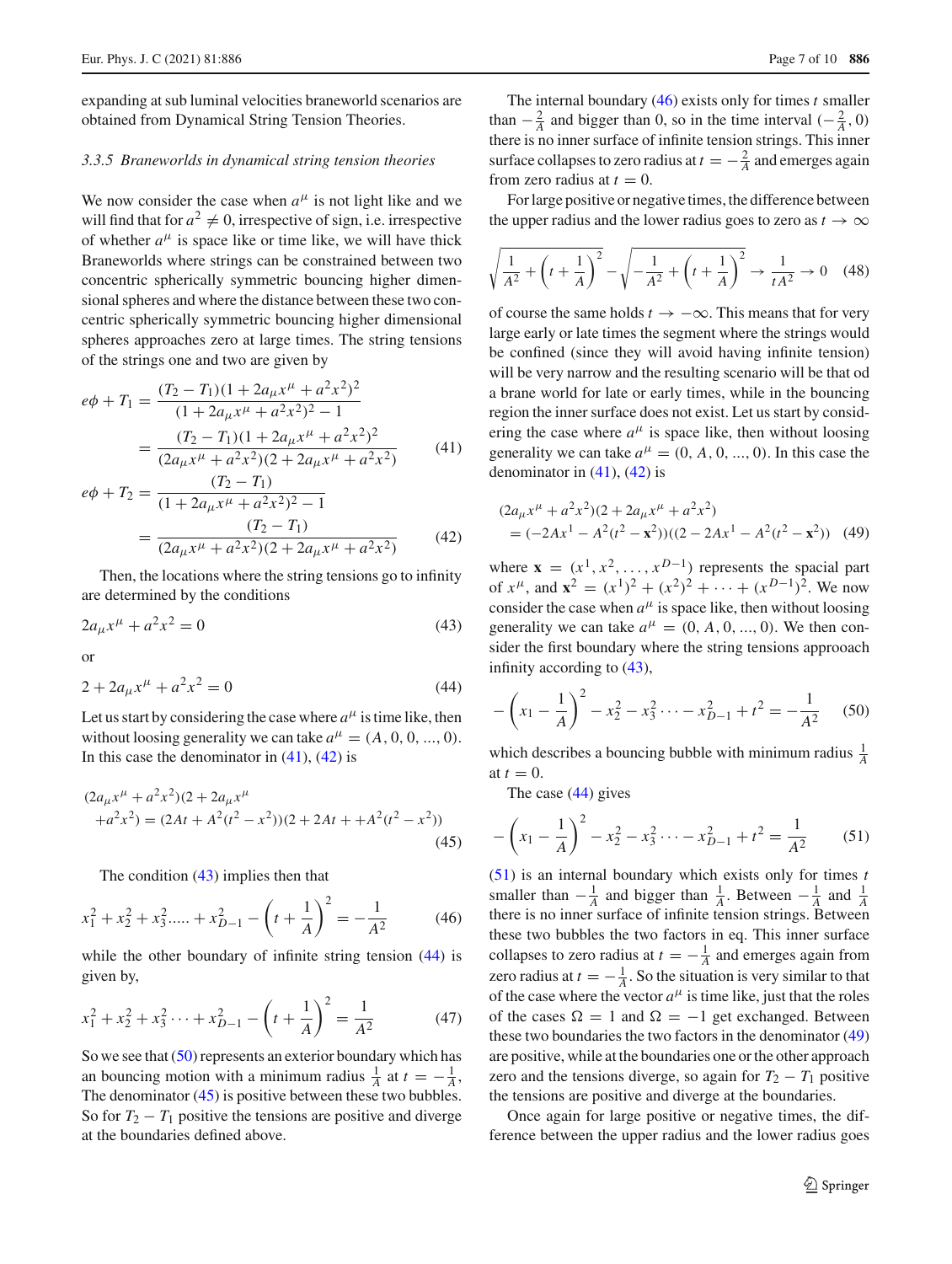to zero. Implying that the strings will be confined to a very small segment at large early or late times, so then again we get an emergent brane world scenario.

The strings and therefore all matter and gravity will be consequently confined to the very small segment of size  $\frac{1}{tA^2}$ , very small for large *t*. At the moment of the bounce there is no brane world, there is only one exterior bubble which represents infinite tension location, the brane is generated dynamically after a period of time by the appearance of the inner bubble which completes the trapping of the strings between two surfaces.

To complete the discussion of the braneworld case, we present the universal metric. From the relation  $g_{\mu\nu}^1 = (e\phi +$  $T_1$ )*g<sub>μν</sub>* and the solution for (*e* $\phi$  +  $T_1$ ) from [\(38\)](#page-5-4), we obtain,

$$
g_{\mu\nu} = \frac{1}{(e\phi + T_1)} g_{\mu\nu}^1
$$
  
= 
$$
\frac{(2a_{\mu}x^{\mu} + a^2x^2)(2 + 2a_{\mu}x^{\mu} + a^2x^2)}{(T_2 - T_1)(1 + 2a_{\mu}x^{\mu} + a^2x^2)^2} \eta_{\mu\nu}
$$
 (52)

showing that this metric becomes zero at the boundaries where the tensions go infinity and if we extend the metric beyond the boundary the metric changes signature. If our basic postulate is that the signature of the metric  $g_{\mu\nu}$ is  $(+, -, -, -, -, -, -, -, ...,$ , then we cannot allowed to extend the space time beyond the region of space time where the string tensions are positive. By considering the strings confined to the boundaries we have defined we avoid these pathologies, this provides another way to justify that we must have a braneworld scenario.

# **4 Discussion: Comparison with standard approaches to braneworlds and perspectives**

Our approach is very different to the present standard approaches to braneworlds in the context of string theories however. In our approach a dynamical string tension has been used. Our scenario could be enriched by incorporating aspects of the more traditional braneworlds, like introducing D-branes between the surfaces where the string tensions go to infinity, so open strings could end before their tensions approach an infinite value, or the surfaces where the tensions diverge could be themselves be defined as D branes for open strings. These possibilities have been ignored here to simplify the discussion.

In any case, given that the tension of the strings diverge at the two boundaries we have defined, all strings are confined between those, the closed strings also, so unlike more traditional braneworlds, gravity does not escape to the bulk, in fact in the framework proposed here a braneworld scenario using just closed strings is perfectly possible.

In spite of the differences with the more conventional approaches, one should question nevertheless whether still some of the typical signatures of these approaches. To start with, in order to calculate some of the features of the brane, one would have to see if the branes we have obtained here have some flexibility or if they are rigid. The degree of flexibility of the brane is measured by associating a tension to the brane. For a small brane tension, a flexible brane-world model, brane excitations, branons, will be relevant and in this case branons are the only new relevant low-energy particles [\[50](#page-9-4)[–52](#page-9-5)] . So far our calculations do not give us an indication concerning the tension of these branes, if this tension is big, small or infinite, since we have seen the brane appearing in a most symmetric way. In order to see if the brane is rigid, we would have to consider how the solution when perturbed responds, from this we could identify a brane tension. This is a project for further research. Another subject which is very important is the combination of the braneworld with compactification of some dimensions. Indeed, the brane makes one dimension small and this would be enough if we ere considering just five dimensions but in string theory we must consider 26 dimensions, so additional ways to reduce effective dimensions to four must be considered, compactification as in Kaluza Klein scenarios comes to mind. In this respect, it is important that the brane obtained here are thick *D* dimensional with one dimension getting smaller and smaller as times increases, so effectively we obtain a  $D - 1$  dimensional brane moving in a *D* dimensional universe, as compared to a 4 brane (usually denoted as a 3 brane) where SM particles live in our 4 dimensional manifold used in standard string theory brane worlds [\[7](#page-8-6)]. Then according to the standard scenario, some other fields like gravity will live in the bulk . Here there will be no bulk, all fields live in the initially thick brane, which as time advances becomes a very thin brane, thinner and thinner as time advances and the calculation of the modes at asymptotic times should be calculated in a *D* − 1 with a number of these dimensions compactified, so that the remaining uncompactified space time coordinates is only four. So, for the braneworld scenario advocated here, we could proceed as in ref [\[53](#page-9-6)], but with the crucial modification that gravity is not on the bulk but rather in the brane, in fact nothing should be on the bulk. In the early universe however the brane is thicker, so cavity excitations, where field reflect from the boundaries of the thick brane, associated casimir effects could be important there. There could be also interactions between the cavity modes and the Kaluza Klein excitations that could modify the predictions for the Kaluza Klein gravitons which are obtained in the more conventional braneworld models [\[53](#page-9-6)].

Finally, since the string tensions go to infinity at the boundaries, there is the option of avoiding the Hagedorn Temperature, which is proportional to the string tension, as it was discussed in the case of other examples where the string ten-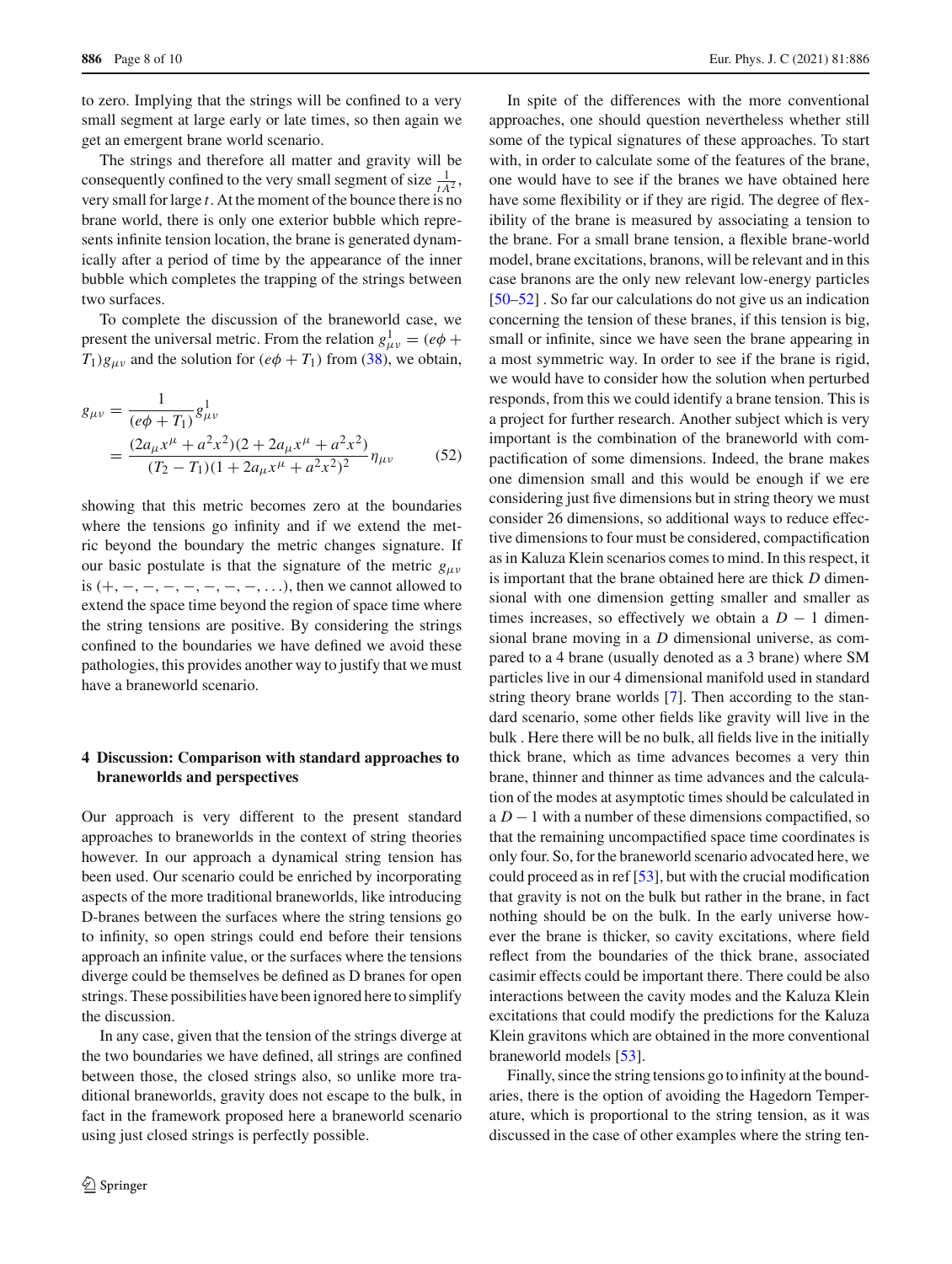sions go to infinity in certain regions [\[29](#page-8-17)]. This possibility to obtain very high temperatures could also give rise to interesting observational consequences for the graviton spectrum. This could have interesting consequences for the early universe, or collision experiments where there will be the possibility of thermalization.

**Acknowledgements** I thank Oleg Andreev, David Andriot, Stefano Ansoldi, David Benisty, Thomas Curtright, Euro Spallucci, Emil Nissimov, Svetlana Pacheva, Tatiana Vulfs, Hitoshi Nishino, Subhash Rajpoot, Luciano Rezzolla, Horst Stöcker, Jurgen Struckmeier, David Vasak, Johannes Kirsch, Dirk Kehm, Luca Mezincescu and Matthias Hanauske for usefull discussions. I also want to thank the Foundational Questions Institute (FQXi) and the COST actions Quantum Gravity Phenomenology in the multi messenger approach, CA18108 and Gravitational waves, Black Holes and Fundamental Physics, CA16104 for support and special thanks to the Frankfurt Institute for Advanced Study for hospitality and finantial support and to Astrophysics Group at Goethe University for providing me with the opportunity of presenting these results in a seminar at one of their Astro Coffe Seminars, [https://astro.](https://astro.uni-frankfurt.de/astrocoffee/) [uni-frankfurt.de/astrocoffee/](https://astro.uni-frankfurt.de/astrocoffee/) and to The University of Miami for the possibility of presenting these results at the Miami 2021 conference [https://cgc.physics.miami.edu/Miami2021/.](https://cgc.physics.miami.edu/Miami2021/)

**Data Availability Statement** This manuscript has no associated data or the data will not be deposited. [Authors' comment: This work is analytical, no experimental or similation data has been used and no data needs to be deposited therefore.]

**Open Access** This article is licensed under a Creative Commons Attribution 4.0 International License, which permits use, sharing, adaptation, distribution and reproduction in any medium or format, as long as you give appropriate credit to the original author(s) and the source, provide a link to the Creative Commons licence, and indicate if changes were made. The images or other third party material in this article are included in the article's Creative Commons licence, unless indicated otherwise in a credit line to the material. If material is not included in the article's Creative Commons licence and your intended use is not permitted by statutory regulation or exceeds the permitted use, you will need to obtain permission directly from the copyright holder. To view a copy of this licence, visit [http://creativecomm](http://creativecommons.org/licenses/by/4.0/) [ons.org/licenses/by/4.0/.](http://creativecommons.org/licenses/by/4.0/)

Funded by SCOAP3.

## **References**

- <span id="page-8-0"></span>1. V.A. Rubakov, M.E. Shaposhnikov, Do we live inside a domain wall? Phys. Lett. B **125**(2–3), 136–138 (1983)
- <span id="page-8-1"></span>2. M. Visser, An exotic class of Kaluza–Klein models. Lett. B (1985)
- <span id="page-8-2"></span>3. L. Randall, R. Sundrum, Large mass hierarchy from a small extra dimension. Phys. Rev. Lett. **83**(17), 3370–3373 (1999). [arXiv:hep-ph/9905221](http://arxiv.org/abs/hep-ph/9905221)
- <span id="page-8-3"></span>4. L. Randall, R. Sundrum, An alternative to compactification. Phys. Rev. Lett. **83**(23), 4690–4693 (1999). [arXiv:hep-th/9906064](http://arxiv.org/abs/hep-th/9906064)
- <span id="page-8-4"></span>5. M. Pavsic, A Brane world model with intersecting branes. Phys. Lett. A **283**, 8 (2001). [arXiv:hep-th/0006184](http://arxiv.org/abs/hep-th/0006184)
- <span id="page-8-5"></span>6. M. Gogberashvili, Hierarchy problem in the shell universe model. Int. J. Mod. Phys. D **11**(10), 1635–1638. [arXiv:hep-ph/9812296](http://arxiv.org/abs/hep-ph/9812296)
- <span id="page-8-6"></span>7. I. Antoniadis, N. Arkani-Hamed, S. Dimopoulos, G.R. Dvali, Phys. Lett. B **436**, 257 (1998). [arXiv:hep-ph/9804398](http://arxiv.org/abs/hep-ph/9804398)
- <span id="page-8-7"></span>8. Intersecting Brane Worlds – a path to the standard model? by Dieter Lust, p. 31 (2021). [arXiv:hep-th/0401156](http://arxiv.org/abs/hep-th/0401156)
- <span id="page-8-8"></span>9. J.H. Schwarz, *Superstrings*, vol. 1, 2 (World Scientific, Singapore, 1985)
- <span id="page-8-9"></span>10. M.B. Green, J.H. Schwarz, E. Witten, *Superstring Theory* (Cambridge University Press, Cambridge, 1987)
- <span id="page-8-10"></span>11. E.I. Guendelman, A.B. Kaganovich, Phys. Rev. D **55**, 5970–5980 (1997)
- 12. E.I. Guendelman, Mod. Phys. Lett. A **14**, 1043–1052 (1999)
- 13. E.I. Guendelman, O. Katz, Class. Quantum Gravity **20**, 1715–1728 (2003). [arXiv:gr-qc/0211095](http://arxiv.org/abs/gr-qc/0211095)
- 14. F. Gronwald, U. Muench, A. Macias, F.W. Hehl, Phys. Rev. D **58**, 084021 (1998). [arXiv:gr-qc/9712063](http://arxiv.org/abs/gr-qc/9712063)
- 15. E. Guendelman, R. Herrera, P. Labrana, E. Nissimov, S. Pacheva, Gen. Relativ. Gravity **47**(2), 10 (2015). [arXiv:1408.5344](http://arxiv.org/abs/1408.5344) [gr-qc]
- 16. E. Guendelman, D. Singleton, N. Yongram, JCAP **11**, 044 (2012). [arXiv:1205.1056](http://arxiv.org/abs/1205.1056) [gr-qc]
- 17. R. Cordero, O.G. Miranda, M. Serrano-Crivelli, JCAP **07**, 027 (2019). [arXiv:1905.07352](http://arxiv.org/abs/1905.07352) [gr-qc]
- <span id="page-8-11"></span>18. E. Guendelman, E. Nissimov, S. Pacheva, Eur. Phys. J. C **75**(10), 472 (2015). [arXiv:1508.02008](http://arxiv.org/abs/1508.02008) [gr-qc]
- <span id="page-8-12"></span>19. E.I. Guendelman, E. Spallucci, Conformally invariant gauge theory of three-branes in 6-D and the cosmological constant. Phys. Rev. D **70**, 026003 (2004). [arXiv:hep-th/0311102](http://arxiv.org/abs/hep-th/0311102)
- 20. E.I. Guendelman, Conformally invariant brane world and the cosmological constant. Phys. Lett. B **580**, 87–92 (2004). [arXiv:gr-qc/0303048](http://arxiv.org/abs/gr-qc/0303048)
- <span id="page-8-13"></span>21. E.I. Guendelman, Class. Quantum Gravity **17**, 3673–3680 (2000)
- <span id="page-8-20"></span>22. E.I. Guendelman, A.B. Kaganovich, E. Nissimov, S. Pacheva, Phys. Rev. D **66**, 046003 (2002)
- 23. E.I. Guendelman, Phys. Rev. D **63**, 046006 (2001). [arXiv:hep-th/0006079](http://arxiv.org/abs/hep-th/0006079)
- 24. H. Nishino, S. Rajpoot, Phys. Lett. B **736**, 350–355 (2014). [arXiv:1411.3805](http://arxiv.org/abs/1411.3805) [hep-th]
- <span id="page-8-21"></span>25. T.O. Vulfs, E.I. Guendelman, Ann. Phys. **398**, 138–145 (2018). [arXiv:1709.01326](http://arxiv.org/abs/1709.01326) [hep-th]
- 26. T.O. Vulfs, E.I. Guendelman, Int. J. Mod. Phys. A **34**(31), 1950204 (2019). [arXiv:1802.06431](http://arxiv.org/abs/1802.06431) [hep-th]
- 27. T.O. Vulfs, Ben Gurion University Ph.D. Thesis (2021). [arXiv:2103.08979](http://arxiv.org/abs/2103.08979)
- <span id="page-8-14"></span>28. E.I. Guendelman, Cosmology and warped space times in dynamical string tension theories (2021). [arXiv:2104.08875](http://arxiv.org/abs/2104.08875)
- <span id="page-8-17"></span>29. E.I. Guendelman, Escaping the Hagedorn temperature in cosmology and warped spaces with dynamical tension strings (2021). [arXiv:2105.02279](http://arxiv.org/abs/2105.02279) [hep-th]
- <span id="page-8-15"></span>30. P.K. Townsend, Phys. Lett. B **277**, 285–288 (1992)
- <span id="page-8-16"></span>31. E. Bergshoeff, L.A.J. London, P.K. Townsend, Class. Quantum Gravity **9**, 2545–2556 (1992). [arXiv:hep-th/9206026](http://arxiv.org/abs/hep-th/9206026)
- <span id="page-8-18"></span>32. S. Deser, B. Zumino, Phys. Lett. B **65**, 369 (1976)
- 33. L. Brink, P. Di Vechia, S. Howe, Phys. Lett. B **65**, 471 (1976)
- <span id="page-8-19"></span>34. A.M. Polyakov, Phys. Lett. B **103**, 207 (1980)
- <span id="page-8-22"></span>35. J. Schwinger, Particles and sources. Phys. Rev. **152**, 1219–1226 (1966). <https://doi.org/10.1103/PhysRev.152.1219>
- <span id="page-8-25"></span>36. S. Ansoldi, E.I. Guendelman, E. Spallucci, Mod. Phys. Lett. A **21**, 2055–2065 (2006). [arXiv:hep-th/0510200](http://arxiv.org/abs/hep-th/0510200)
- 37. A. Vilenkin, E.P.S. Shellard, *Cosmic Strings and Other Topological Defects* (Cambridge University Press, Cambridge, Cambridge Monographs on Mathematical Physics, 2000) (**ISBN: 9780521654760**)
- <span id="page-8-23"></span>38. J. Polchinski, *String Theory*, vol. 1 (Cambridge University Press, Cambridge, 1998)
- 39. J. Polchinski, Some papers on strings with background fields are C. G. Callan, D. Friedan, E. J. Martinec and M. J. Perry. Nucl. Phys. B **262**, 593 (1985)
- <span id="page-8-24"></span>40. T. Banks, D. Nemeschansky, A. Sen, Nucl. Phys. B **277**, 67 (1986)
- <span id="page-8-26"></span>41. H. Culetu, The special conformal transformation and Einstein's equations. Il Nuovo Cim. B **104**, 621–628 (1989)